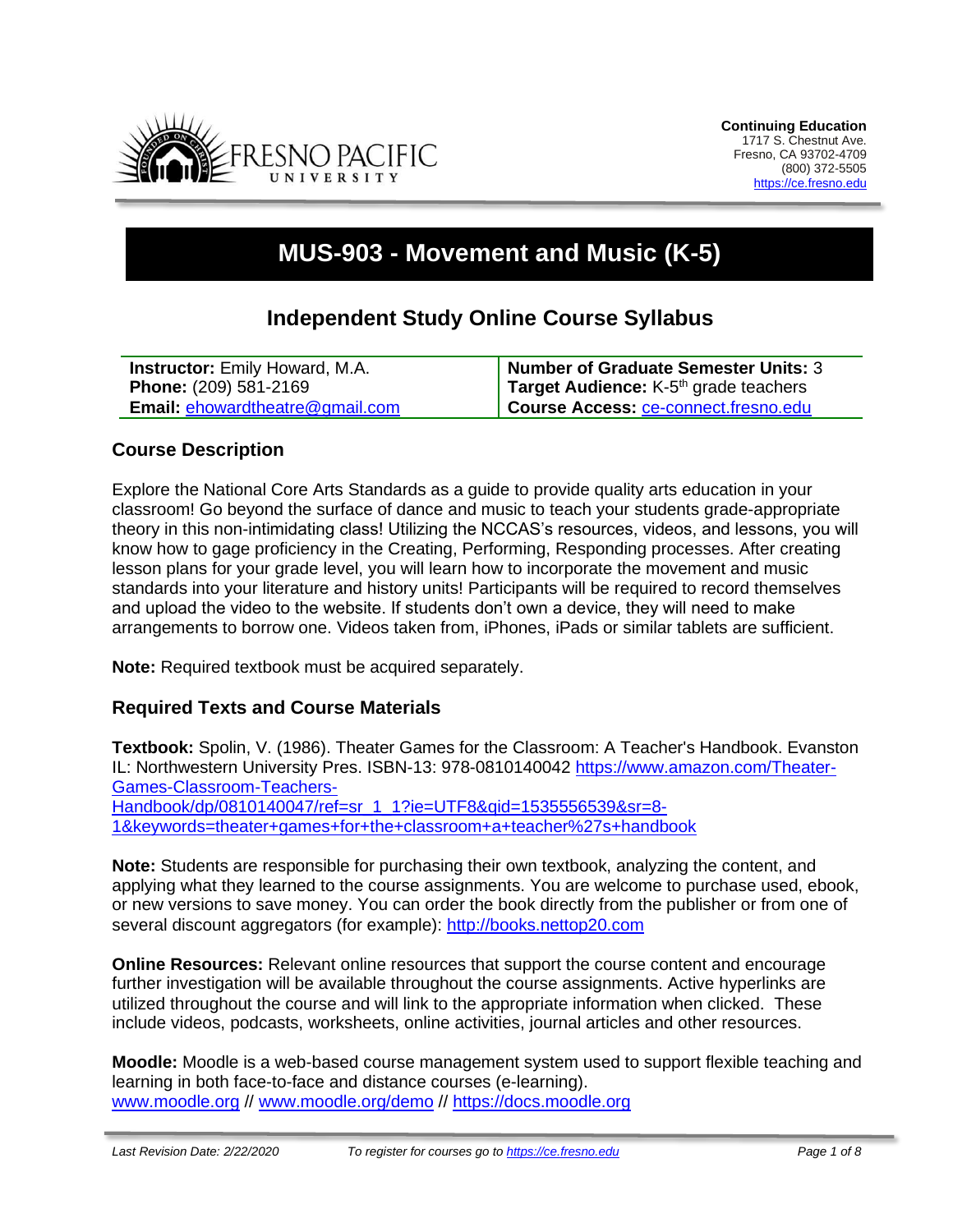## **Course Dates**

Self-paced; students may enroll at any time and take up to one year, from the date of registration, to complete assignments. Students may complete assignments in no less than three weeks (one week per credit), to complete the course.

#### **National Standards Addressed in This Course**

<http://www.nationalartsstandards.org/> - National Core Arts Standards (dance, media arts, music, theatre and visual arts): A process that guides educators in providing a unified quality arts education for students in Pre-K through high school.

<http://www.nea.org/> - National Education Association: An educator's guide to preparing 21st century students for a global society.

#### **Continuing Education Program Student Learning Outcomes**

| CE <sub>1</sub> | Demonstrate proficient written communication by articulating a clear focus,<br>synthesizing arguments, and utilizing standard formats in order to inform and<br>persuade others, and present information applicable to targeted use.                                    |
|-----------------|-------------------------------------------------------------------------------------------------------------------------------------------------------------------------------------------------------------------------------------------------------------------------|
| CE <sub>2</sub> | Demonstrate comprehension of content-specific knowledge and the ability to apply it<br>in theoretical, personal, professional, or societal contexts.                                                                                                                    |
| CE <sub>3</sub> | Reflect on their personal and professional growth and provide evidence of how such<br>reflection is utilized to manage personal and professional improvement.                                                                                                           |
| CE <sub>4</sub> | Apply critical thinking competencies by generating probing questions, recognizing<br>underlying assumptions, interpreting and evaluating relevant information, and applying<br>their understandings to the professional setting.                                        |
| CE <sub>5</sub> | Reflect on values that inspire high standards of professional and ethical behavior as<br>they pursue excellence in applying new learning to their chosen field.                                                                                                         |
| CE <sub>6</sub> | Identify information needed in order to fully understand a topic or task, organize that<br>information, identify the best sources of information for a given enquiry, locate and<br>critically evaluate sources, and accurately and effectively share that information. |

#### **Student Learning Outcomes (SLOs) for This Course**

| <b>Student Learning Outcomes for This Course</b><br>By the end of this course student will be able to: | <b>National Standards</b><br><b>Addressed in This</b><br>Course <sup>*</sup> | Continuing<br><b>Education Program</b><br><b>Student Learning</b><br><b>Outcomes</b><br>Addressed** |
|--------------------------------------------------------------------------------------------------------|------------------------------------------------------------------------------|-----------------------------------------------------------------------------------------------------|
| 1. Demonstrate proficiency of dance and music                                                          | DA:Cr1 - DA:Cr3                                                              | CE 1, CE 2, CE 4, CE                                                                                |
| Standards of the Creating,                                                                             | DA:Pr4 - DA:Pr6                                                              | 6                                                                                                   |
| Performing/Presenting, Responding, Connecting                                                          | DA:Re7 - DA:Re9                                                              |                                                                                                     |
| process                                                                                                | DA:Cn10 - DA:Cn11                                                            |                                                                                                     |
|                                                                                                        | MU:Cr1 - MU:Cr3                                                              |                                                                                                     |
|                                                                                                        | MU:Pr4 - MU:Pr6                                                              |                                                                                                     |
|                                                                                                        | MU:Re7 - MU:Re9                                                              |                                                                                                     |
|                                                                                                        | <b>MU:Cn10 - MU:Cn11</b>                                                     |                                                                                                     |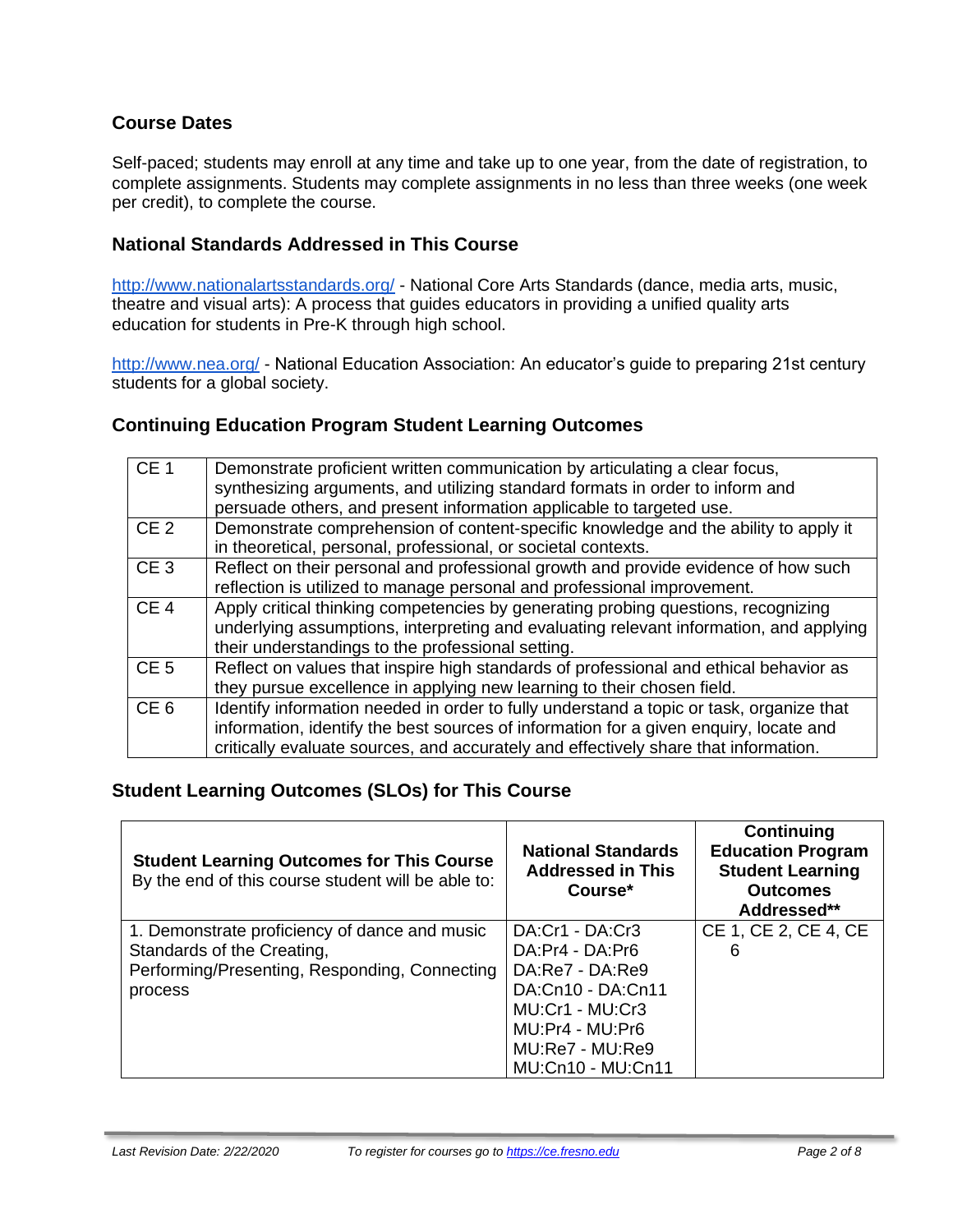| 2. Incorporate National Core Arts Standards for  | DA:Cr1 - DA:Cr3          | CE 1, CE 2, CE 3, CE |
|--------------------------------------------------|--------------------------|----------------------|
| dance and music into lesson plans for subjects   | DA:Pr4 - DA:Pr6          | 4, CE 6              |
| such as literature, science and history          | DA:Re7 - DA:Re9          |                      |
|                                                  | DA:Cn10 - DA:Cn11        |                      |
|                                                  | MU:Cr1 - MU:Cr3          |                      |
|                                                  | MU:Pr4 - MU:Pr6          |                      |
|                                                  | MU:Re7 - MU:Re9          |                      |
|                                                  | <b>MU:Cn10 - MU:Cn11</b> |                      |
| 3. Demonstrate proficiency of the "Four Cs" from | Critical thinking and    | CE 1, CE 3, CE 4, CE |
| the National Education Association               | problem solving,         | 5, CE 6              |
|                                                  | Communication,           |                      |
|                                                  | Collaboration, and       |                      |
|                                                  | Creativity and           |                      |
|                                                  | innovation               |                      |
| 4. Modify the NCCAS website to build a           |                          | CE 3, CE 5, CE 6     |
| personalized handbook for continued education    |                          |                      |

\* Please refer to the section on **National Standards Addressed in This Course**

\*\* Please refer to the section on **Continuing Education Program Student Learning Outcomes**

## **Topics, Assignments, and Activities**

| <b>Module Title</b>    | <b>Module Assignments and Activities</b>                   | <b>Points</b><br><b>Possible</b><br>for Each<br><b>Assignment</b> |
|------------------------|------------------------------------------------------------|-------------------------------------------------------------------|
| <b>Welcome Module</b>  | Introduction video<br>$\bullet$                            |                                                                   |
|                        | Introduce yourself forum                                   |                                                                   |
|                        | Moodle online tutorial<br>$\bullet$                        |                                                                   |
|                        | Course syllabus<br>$\bullet$                               |                                                                   |
| Module $1 -$           | 1.1 Read & respond to the National Core Arts Standards: A  | 20                                                                |
| <b>Explore NCCAS</b>   | Conceptual Framework for Arts Learning.                    |                                                                   |
|                        | 1.2 Read National Core Dance Standards and respond         | 10                                                                |
|                        | 1.3 Read National Core Music Standards and Respond         | 10                                                                |
|                        | 1.4 Choose one of the research papers to read from Section | 20                                                                |
|                        | III Research-based Discoveries                             |                                                                   |
| Module $2 -$           | 2.1 Read and respond to current research on movement in    | 30                                                                |
| Movement:              | the elementary classroom                                   |                                                                   |
| Research and           | 2.2 View 2nd Grade NCCAS Movement Assessments and          | 20                                                                |
| Assessments            | respond                                                    |                                                                   |
|                        | 2.3 View 5th Grade NCCAS Movement Assessments and          | 20                                                                |
|                        | respond                                                    |                                                                   |
| Module $3 -$           | 3.1 Create Movement Lesson Plans                           | 30                                                                |
| <b>Movement Lesson</b> | 3.2 Create Movement Lesson Plans with Literature Unit      | 30                                                                |
| Plans                  | 3.3 Create Movement Lesson Plans with History Unit         | 30                                                                |
| Module $4-$            | 4.1 Practice/Upload Video of Movement Lesson               | 20                                                                |
| Videos of Lesson       | 4.2 Practice/Upload Video of Movement & Literature Lesson  | 20                                                                |
| Plans                  | 4.3 Practice/Upload Video of Movement & History Lesson     | 20                                                                |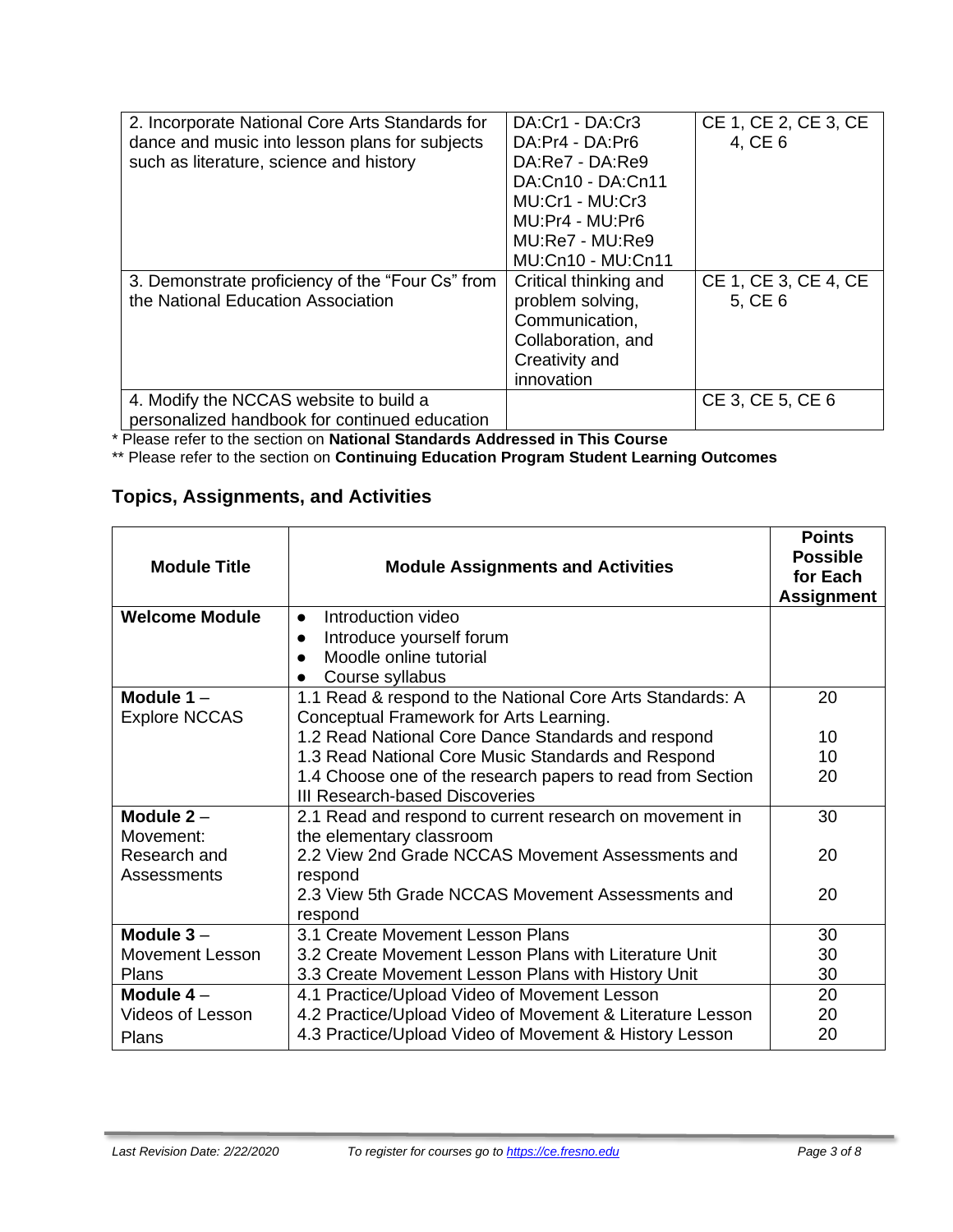| Module 5 -                 | 5.1 Read / Respond to Current Research on Music and       | 20  |
|----------------------------|-----------------------------------------------------------|-----|
| Music Research and         | Movement in the elementary classroom                      |     |
| Assessments                | 5.2 2nd Grade Model Cornerstone Assessments               | 10  |
|                            | 5.3 Forum on incorporating movement                       | 10  |
| Module 6 -                 | 6.1 Create Movement & Music Lesson Plans                  | 30  |
| <b>Music Lesson Plans</b>  | 6.2 Create Movement & Music Lesson Plans with Literature  | 30  |
|                            | Unit                                                      |     |
|                            | 6.3 Create Movement & Music Lesson Plans with History     | 30  |
|                            | Unit                                                      |     |
| Module 7 -                 | 7.1 Practice/Upload Video of Movement & Music Lesson      | 20  |
| Videos of Lesson           | 7.2 Practice/Upload Video of Movement & Music/Literature  | 20  |
| <b>Plans</b>               | Lesson                                                    |     |
|                            | 7.3 Practice/Upload Video of Movement & Music/History     | 20  |
|                            | Lesson                                                    |     |
| Module 8 -                 | 8.1 Reflect on your experience teaching movement concepts | 20  |
| <b>Personal Reflection</b> | and feedback for this course                              |     |
|                            | 8.2 Forum with personal reflection                        | 10  |
|                            | <b>TOTAL POINTS / HOURS</b>                               | 500 |

## **Grading Policies, Rubrics, and Requirements for Assignments**

#### **Grading Policies**

- Assignments will be graded per criteria presented in the course rubrics.
- $A = 90-100\%$  and  $B = 80-89\%$ , (anything below 80% will not receive credit.)
- The discernment between an A or a B letter grade is at the discretion of the instructor based on the quality of work submitted (see course rubrics).
- Coursework falling below a B grade will be returned with further instructions.
- All assignments must be completed to receive a grade and are expected to reflect the quality that teacher-training institutions require of professional educators. If completed assignments do not meet this standard, students will be notified with further instructions from the instructor.

#### **Grading Rubrics**

| Grade     | <b>Percent</b> | <b>Description</b> | <b>Rubric</b>                                                                                                                                                                                   |
|-----------|----------------|--------------------|-------------------------------------------------------------------------------------------------------------------------------------------------------------------------------------------------|
| A         | 90-100%        | Excellent          | Meets all course / assignment requirements with<br>significant evidence of subject mastery and<br>demonstration of excellent graduate level<br>professional development scholarship.            |
| B         | 80-89%         | Very Good          | Adequately meets criteria for all course/assignment<br>requirements - demonstrates subject competency<br>with very good graduate level professional<br>development scholarship.                 |
| <b>NC</b> | Below 80%      | Unacceptable       | Does not meet the minimum criteria for all<br>course/assignment requirements and demonstrated<br>little, if any, evidence of acceptable graduate level<br>professional development scholarship. |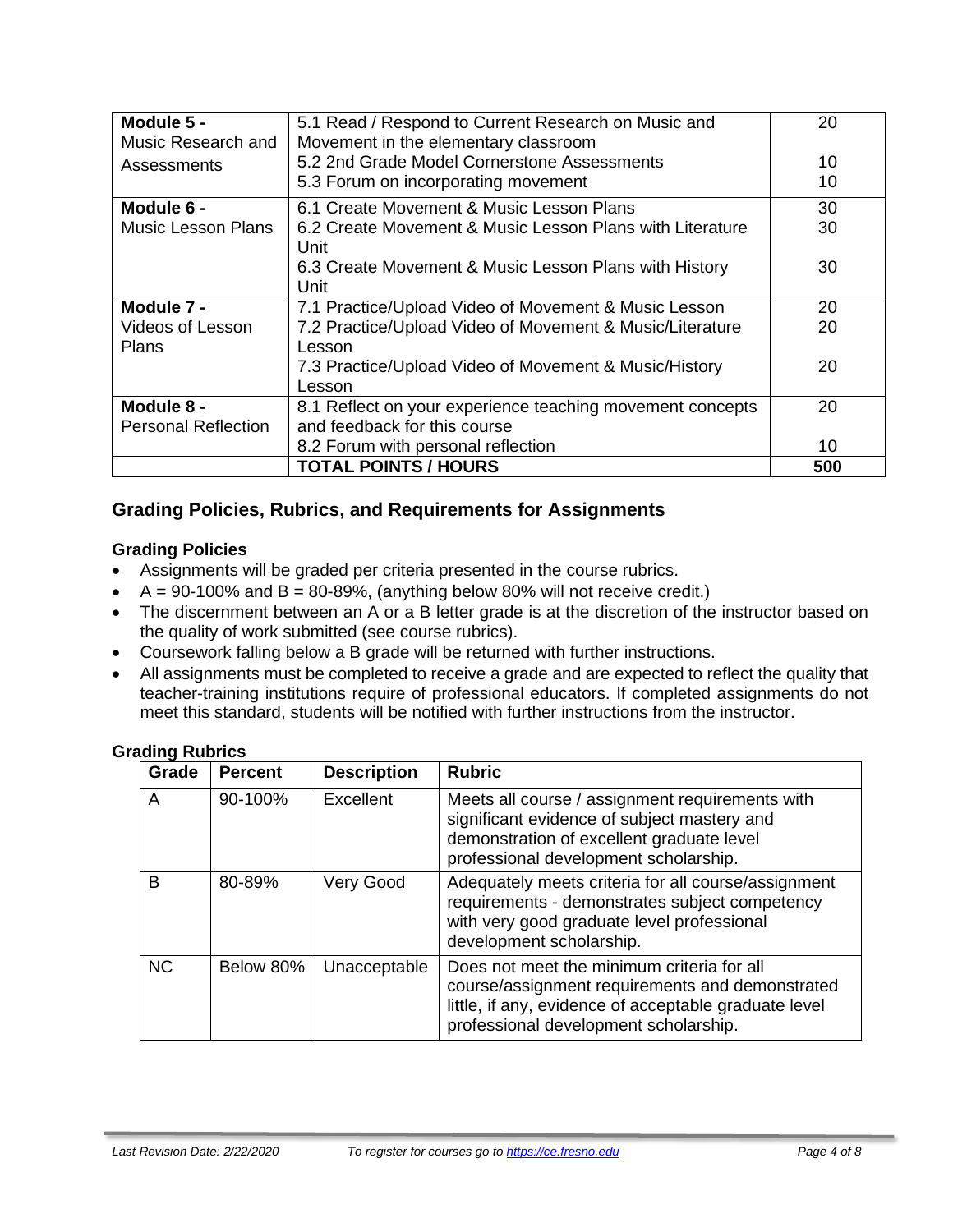#### **Writing Requirements**

- **Superior:** Writing is clear, succinct, and reflects graduate level expectations. Clearly addresses all parts of the writing task. Maintains a consistent point of view and organizational structure. Include relevant facts, details, and explanations.
- **Standard:** Writing is acceptable with very few mistakes in grammar and spelling. Addresses most parts of the writing task. Maintains a mostly consistent point of view and organizational structure. Include mostly relevant facts, details, and explanations.
- **Sub-standard:** Writing contains noticeable mistakes in grammar and spelling. Does not address all parts of the writing task. Lacks a consistent point of view and organization structure. May include marginally relevant facts, details, and explanations.

#### **Lesson Plan Requirements**

- **Superior:** Instructional goals and objectives clearly stated. Instructional strategies appropriate for learning outcome(s). Method for assessing student learning and evaluating instruction is clearly delineated and authentic. All materials necessary for student and teacher to complete lesson clearly listed.
- **Standard:** Instructional goals and objectives are stated but are not easy to understand. Some instructional strategies are appropriate for learning outcome(s). Method for assessing student learning and evaluating instruction is present. Most materials necessary for student and teacher to complete lesson are listed.
- **Sub-standard:** Instructional goals and objectives are not stated. Learners cannot tell what is expected of them. Instructional strategies are missing or strategies used are inappropriate. Method for assessing student learning and evaluating instruction is missing. Materials necessary for student and teacher to complete lesson are missing.

#### **Discussion Forum Requirements**

- **Superior:** Response was at least 1 page (3 fully developed paragraphs) in length. Thoroughly answered all the posed questions, followed all the assignment directions, proper grammar and no spelling errors. Language is clear, concise, and easy to understand. Uses terminology appropriately and is logically organized.
- **Standard:** Response was ½ to 1 page in length (2-3 fully developed paragraphs). Answered all the questions but did not provide an in-depth analysis, followed most of the assignment directions, proper grammar and no spelling errors. Language is comprehensible, but there a few passages that are difficult to understand. The organization is generally good.
- **Sub-standard:** Response was less than ½ page in length (1 paragraph). Did not answer all the required questions and/or statements or responses were superficial, vague, or unclear, did not follow the assignment directions, many grammar and spelling errors. Is adequately written, but may use some terms incorrectly; may need to be read two or more times to be understood.

## **Instructor/Student Contact Information**

Throughout the course participants will be communicating with the instructor and their classmates on a regular basis using asynchronous discussion forums. A virtual office is utilized for class questions and students are provided with instructor contact information in the event they want to make email or phone contact. In addition, students are encouraged to email or phone the instructor at any time. Students will also receive feedback on the required assignments as they are submitted.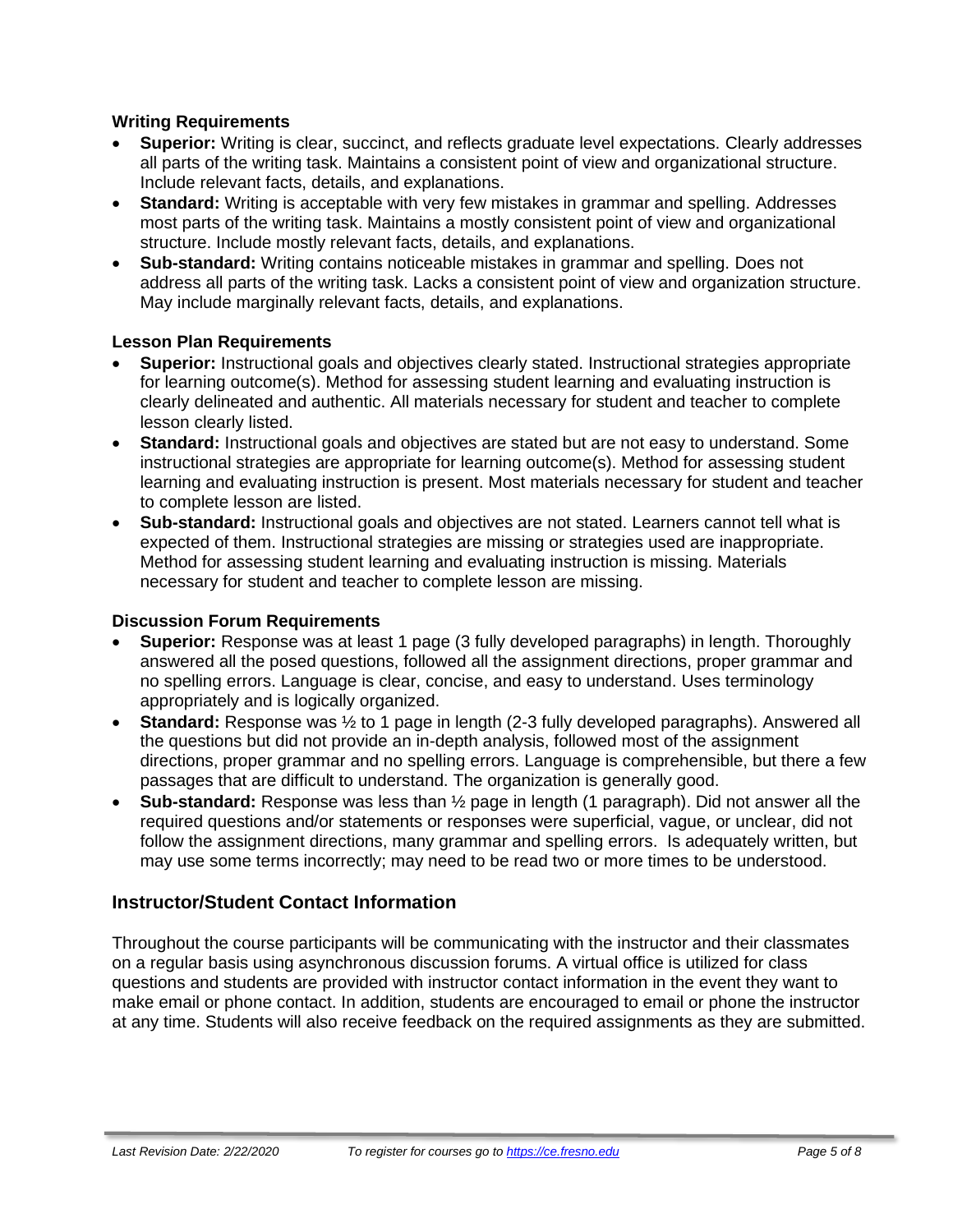## **Discussion Forums**

Participation is an important expectation of this course and all online courses. Online discussions promote reflection and analysis while allowing students to appreciate and evaluate positions that others express. While students may not be engaging with the same students throughout this course they will be expected to offer comments, questions, and replies to the discussion question whenever possible. The faculty role in the discussion forum is that of an observer and facilitator.

## **Coursework Hours**

Based on the Carnegie Unit standard, a unit of graduate credit measures academic credit based on the number of hours the student is engaged in learning. This includes all time spent on the course: reading the textbook, watching videos, listening to audio lessons, researching topics, writing papers, creating projects, developing lesson plans, posting to discussion boards, etc. Coursework offered for FPU Continuing Education graduate credit adheres to 45 hours per semester unit for the 900-level courses. Therefore, a student will spend approximately 90 hours on a typical 2-unit course or 135 hours on a typical 3-unit course.

## **Services for Students with Disabilities**

Students with disabilities are eligible for reasonable accommodations in their academic work in all classes. In order to receive assistance, the student with a disability must provide the Academic Support Center with documentation, which describes the specific disability. The documentation must be from a qualified professional in the area of the disability (i.e. psychologist, physician or educational diagnostician). Students with disabilities should contact the Academic Support Center to discuss academic and other needs as soon as they are diagnosed with a disability. Once documentation is on file, arrangements for reasonable accommodations can be made. For more information and for downloadable forms, please go to [https://www.fresno.edu/students/academic](https://www.fresno.edu/students/academic-support/services-students-disabilities)[support/services-students-disabilities.](https://www.fresno.edu/students/academic-support/services-students-disabilities)

## **Plagiarism and Academic Honesty**

All people participating in the educational process at Fresno Pacific University are expected to pursue honesty and integrity in all aspects of their academic work. Academic dishonesty, including plagiarism, will be handled per the procedures set forth in the Fresno Pacific University Catalogue <https://www.fresno.edu/students/registrars-office/academic-catalogs>

## **Technology Requirements**

To successfully complete the course requirements, course participants will need Internet access, can send and receive email, know how to manage simple files in a word processing program, and have a basic understanding of the Internet. Please remember that the instructor is not able to offer technical support. If you need technical support, please contact your Internet Service Provider.

**Moodle:** This course will be delivered totally online. Moodle is a learning management system that provides students access to online resources, documents, graded assignments, quizzes, discussion forums, etc. Moodle is easy to learn and has a friendly user interface. To learn more about Moodle, go to [https://docs.moodle.org/33/en/Student\\_FAQ.](https://docs.moodle.org/33/en/Student_FAQ) There are also some student tutorials on the Center for Online Learning website at Fresno Pacific University - [https://col.fresno.edu/student.](https://col.fresno.edu/student)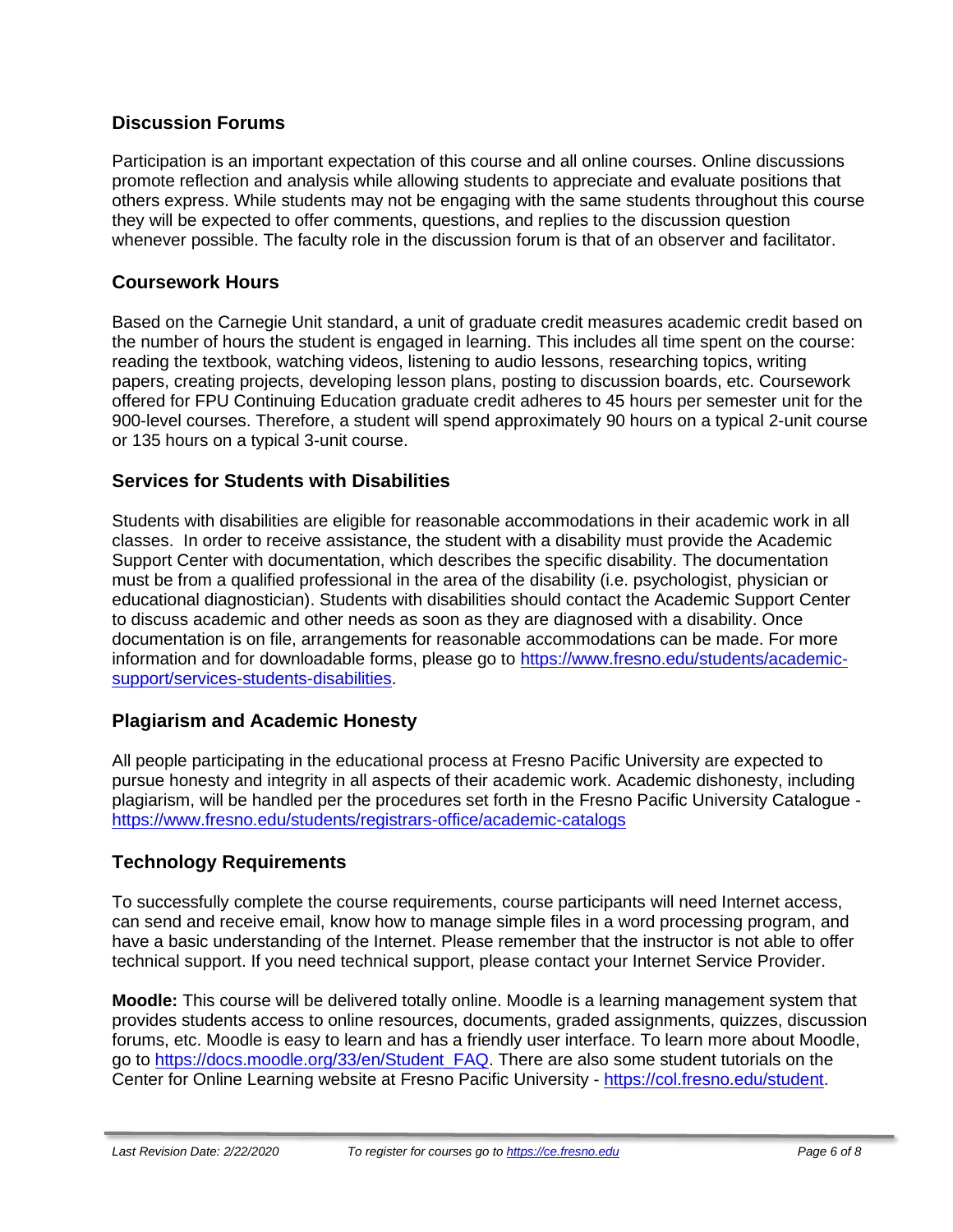**Moodle Site Login and Passwords:** Students will need to have internet access to log onto [https://ce-connect.fresno.edu.](https://ce-connect.fresno.edu/) The username and password numbers for Moodle access will be sent to you by the university using the email address you submitted at the time of registration. The instructor will then contact you with a welcome communication. If you need help with your username and password recovery, please contact the Continuing Education office at (800) 372- 5505 or (559) 453-2000 during regular office hours - Mon-Fri 8:00 am to 5:00 pm. or email them at [prof.dev@fresno.edu.](mailto:prof.dev@fresno.edu)

**Getting Help with Moodle:** If you need help with Moodle, please contact the Center for Online Learning (COL), by telephone or the website. Help by phone (559) 453-3460 is available Mon-Thurs 8:00 am to 8:00 pm and on Fridays from 8:00 am to 5:00 pm, or by filling out a "Request Services" form at [https://col.fresno.edu/contact/request-services.](https://col.fresno.edu/contact/request-services) Please identify that you are with the "School = Continuing Education".

## **Final Course Grade and Transcripts**

When all work for the course has been completed, students will need to logon to the Continuing Education website [\(https://ce.fresno.edu/my-account\)](https://ce.fresno.edu/my-account) and "Request Final Grade". Once the instructor receives the requests and submits the grade online, students may log back in to view their Final Grade Report or order transcripts online. Please allow at least two weeks for the final grade to be posted. For more information, see the Continuing Education Policies and Procedures at [https://ce.fresno.edu/ce-policies-and-procedures.](https://ce.fresno.edu/ce-policies-and-procedures)

## **University Policies and Procedures**

Students are responsible for becoming familiar with the information presented in the Academic Catalog and for knowing and observing all policies and procedures related to their participation in the university community. A summary of university policies may be found on the university website at [https://www.fresno.edu/students/registrars-office/academic-catalogs.](https://www.fresno.edu/students/registrars-office/academic-catalogs)

## **Fresno Pacific University Student Learning Outcomes**

**Student Learning Outcomes Oral Communication:** Students will *exhibit* clear, engaging, and confident oral communication – in both individual and group settings – and will critically *evaluate*  content and delivery components.

**Written Communication:** Students will *demonstrate* proficient written communication by *articulating* a clear focus, *synthesizing* arguments, and utilizing standard formats in order to *inform* and *persuade* others.

**Content Knowledge:** Students will *demonstrate* comprehension of content-specific knowledge and the ability to apply it in theoretical, personal, professional, or societal contexts.

**Reflection**: Students will *reflect* on their personal and professional growth and *provide evidence*  of how such reflection is utilized to manage personal and vocational improvement.

**Critical Thinking:** Students will *apply* critical thinking competencies by *generating* probing questions, *recognizing* underlying assumptions, *interpreting* and *evaluating* relevant information, and *applying* their understandings to new situations.

**Moral Reasoning:** Students will *identify* and *apply* moral reasoning and ethical decision-making skills, and *articulate* the norms and principles underlying a Christian world-view.

**Service**: Students will *demonstrate* service and reconciliation as a way of leadership.

**Cultural and Global Perspective:** Students will *identify* personal, cultural, and global perspectives and will employ these perspectives to *evaluate* complex systems.